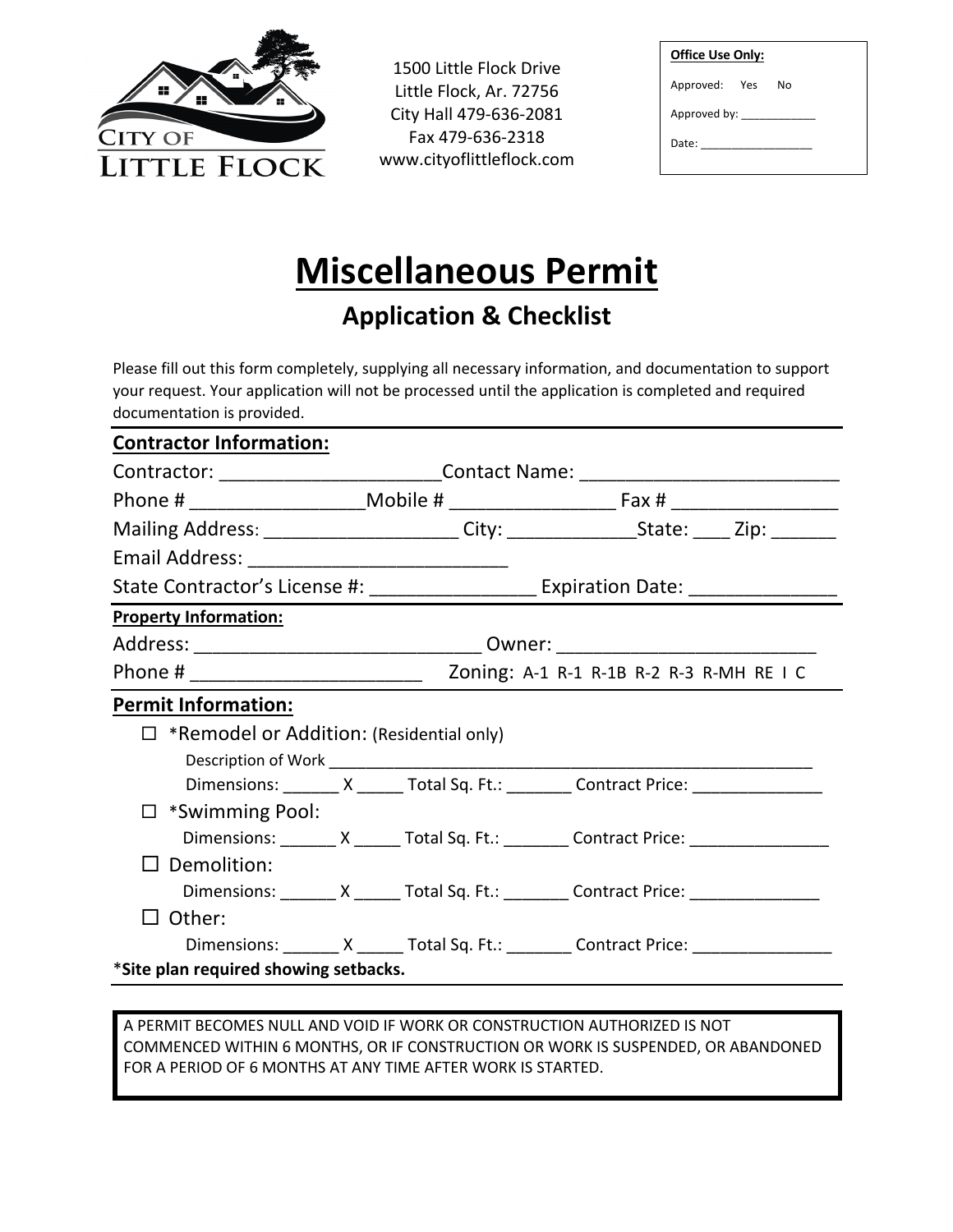## **List of Sub- Contractors:** (List only sub-contractors that apply)

\*Please provide updated information if the sub-contractors listed change.

| Electrician:                              | Heat/Air:                                 |  |  |
|-------------------------------------------|-------------------------------------------|--|--|
|                                           |                                           |  |  |
| Expiration Date: _______________________  | Expiration Date: ______________________   |  |  |
| Insurance Expiration Date: ____________   | Insurance Expiration Date: __________     |  |  |
| Contact:                                  | Contact:                                  |  |  |
|                                           |                                           |  |  |
| <b>Alternate Contact:</b>                 | <b>Alternate Contact:</b>                 |  |  |
|                                           |                                           |  |  |
| Received Copy of License: Y/N             | Received Copy of License: Y/N             |  |  |
| Received Copy of Liability Insurance: Y/N | Received Copy of Liability Insurance: Y/N |  |  |
| Insulation:                               | Plumber:                                  |  |  |
|                                           |                                           |  |  |
| Expiration Date: ________________________ | Expiration Date: _______________________  |  |  |
| Insurance Expiration Date: 1986           |                                           |  |  |
| Contact:                                  | Contact:                                  |  |  |
|                                           |                                           |  |  |
| <b>Alternate Contact:</b>                 | <b>Alternate Contact:</b>                 |  |  |
|                                           |                                           |  |  |
| Received Copy of License: Y/N             | Received Copy of License: Y/N             |  |  |
| Received Copy of Liability Insurance: Y/N | Received Copy of Liability Insurance: Y/N |  |  |
| Other:                                    |                                           |  |  |

I hereby certify that I have read and examined this document and know the same to be true and correct. All provisions of laws and ordinances governing this type of work will be compiled with whether specified herein or not. I understand granting of a permit does not presume to give authority to violate or cancel the provisions or any other state or local law regulating construction or the performance of construction.

\_\_\_\_\_\_\_\_\_\_\_\_\_\_\_\_\_\_\_\_\_\_\_\_\_\_\_\_\_\_\_\_\_\_\_\_\_\_\_\_\_\_\_\_\_\_\_\_\_ Date: \_\_\_\_\_\_\_\_\_\_\_\_\_\_\_\_\_\_\_

(SIGNATURE OF OWNER, CONTRACTOR, OR AUTHORIZED AGENT)

**NOTE: INSPECTION OF PERMITTED WORK MAY REVEAL CODE VIOLATIONS NOT DISCOVERED DURING PLAN REVIEW.**